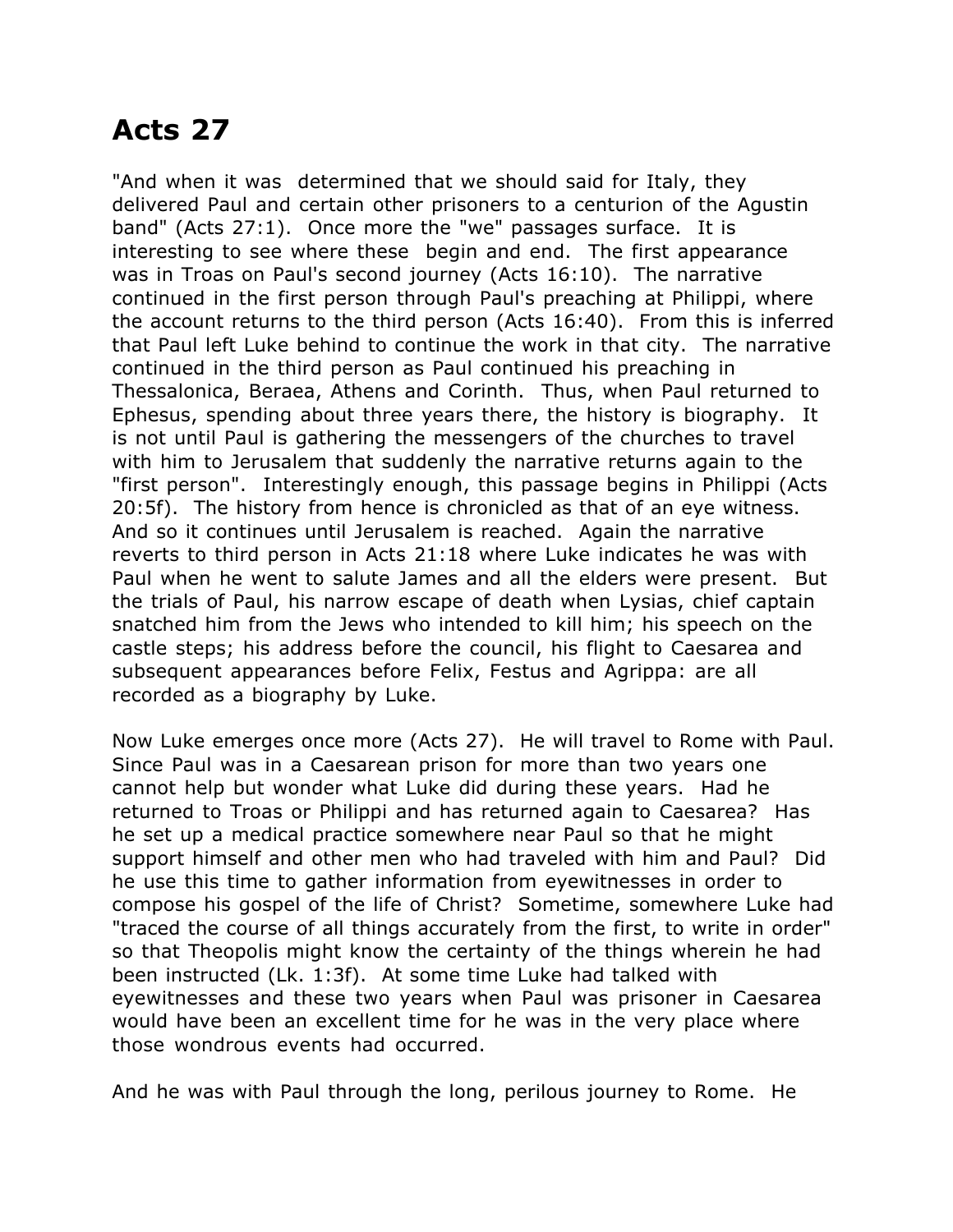was with Paul when he wrote his prison epistle to the Colossians (Col. 4:14). And, when Paul wrote his last letter (the second to Timothy) he said, "Only Luke is with me" (2 Tim. 4:11). The wise man said, "There is a friend that sticketh closer than a brother" (Pr. 18:24). Luke was that kind of friend for Paul.

There had been eight companions who traveled with Paul to Jerusalem (Acts 20:4f). What happened to these in these intervening years? Luke tells that "Aristarchus was with them" (Acts 27:2). In Paul's letter to the Colossians he sends greetings to them from some who were in Rome with him, one of whom was Aristarchus whom Paul identifies as my "Fellow prisoner" (Col. 4:10). Luke does not tell that Aristarchus was a prisoner in Acts 27 but that was a great possibility. But what of the other six brethren?

Paul's company boarded a craft that sailed from town to town along the coast line before embarking over the open sea. Paul's company had earlier traveled near here on his last journey to Jerusalem for the ship had paused at Tyre to unlade its cargo (21:3). There were brethren in Tyre and apparently at Sidon for the centurion "treated Paul kindly and give him leave to go unto his friends and refresh himself" (27:4). Their destination was Myra, a city of Lycia. They had sailed under the lee of Cyprus and bypassed Celicia and Pamphylia. Many memories might have clogged Paul's mind when they passed Cyprus--the first point of his preaching when he and Barnabas began together his first journey (13:4f). Cyprus was Barnabas's home and the destination Barnabas set off for when he and Paul separated because the sharp contention they had over Mark (Acts 4:36; 15:39). Had they resolved their dispute at this point in time? Perhaps. Paul's first letter to the Corinthians sent some years before, mentions Barnabas with no hint of a continued alienation. "Or I only, and Barnabas, have we not a right to forbear working?" (1 Cor. 9:6).

When they landed at Myra the centurion sought a ship traveling to Italy. He found such in a vessel from Alexandria, and put his company thereon (27:6). The weather now was difficult and the sea was surely troubled for they "sailed slowly many days and were come with difficulty over against Cnidus, they sailed under the lee of Crete until they reached a harbor called Fair Havens" (Acts 27:7f). They spent much time here and it was now a dangerous time of the year to travel. Paul was an experienced traveler and had crossed the sea many times. All experienced sailors knew that voyage after the Fast was past was dangerous and the light, flimsy ship made it even more so. Drawing on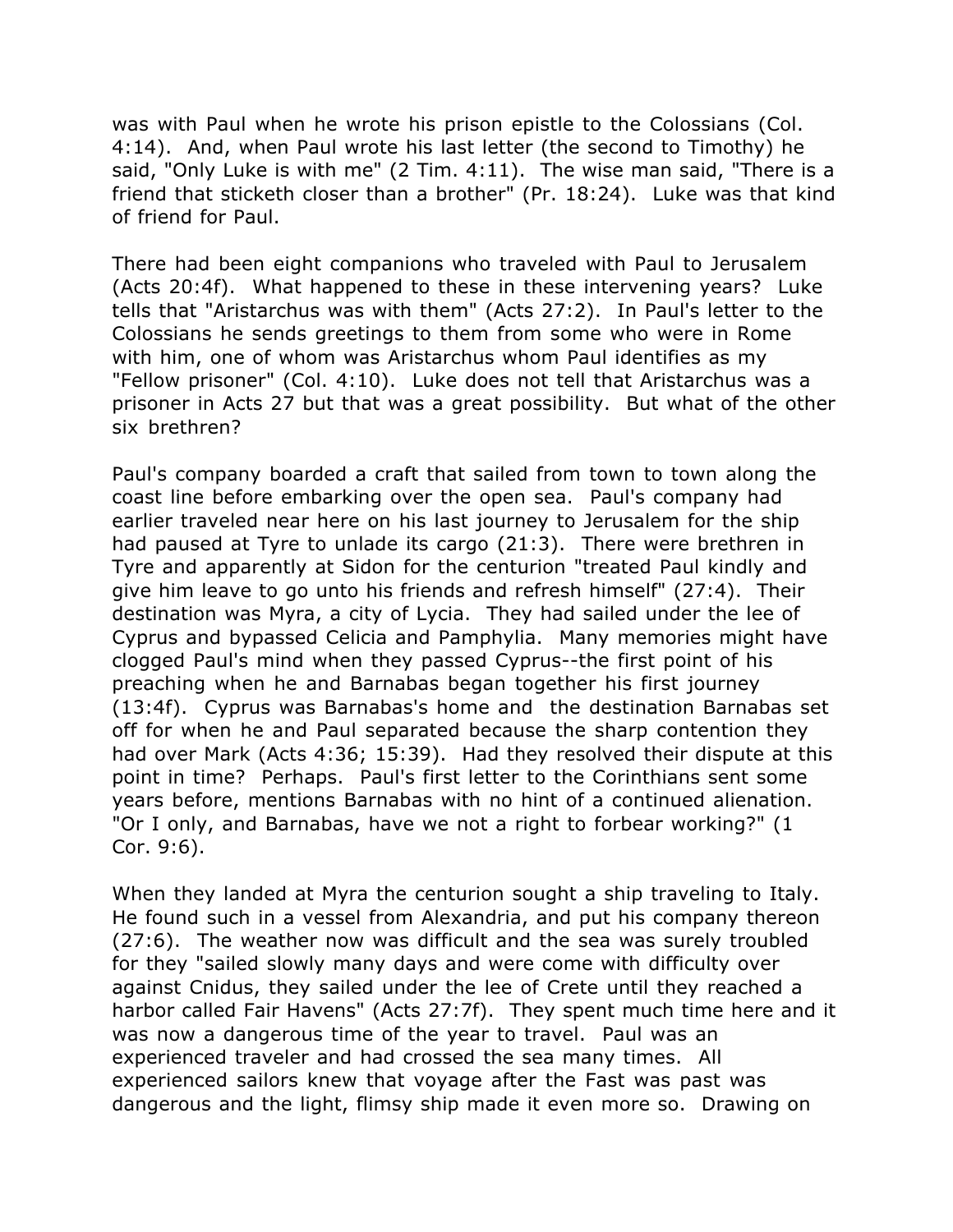his knowledge, Paul urged the centurion and Captain of the vessel thus: "Sirs, I perceive that the voyage will be with injury and much loss, not only of the lading and the ship, but also of our lives" (27:10). His advise to them was that they "stay put" and winter in Fair Havens.

However, Paul's advise was ignored. The master and the owner of the vessel urged the centurion that they travel a little further to another harbor on the island called Phoenix because Fair Havens was not commodious to winter in. For whatever reason, they threw "caution to the wind" and when an apparently fair day for sailing dawned; they weighed anchor and sailed along shore toward Phoenix.

But the fact that the "south wind blew softly", suggests that their hope could be realized, the respite was only temporary. Very soon a tempestuous wind called "Euraquilo" beat down upon them. The ship was caught and could not face the wind and the sailors gave way to it (27:14f). The sailors were able to navigate the vessel under the lee of a small island called Cauda and with difficulty were able to secure the vessel. They used helps to under gird the ship, an effort to hold it together (27:16f). The repeatedly use of the pronoun "us" as involved in the activities tells that there were no "bystanders" on this ship. All labored to save what could be saved. They were struggling mightily against being cast upon the Syrtis, so they lowered the gear and allowed the vessel to be driven by the winds. One could imagine the ship being battered back and forth much like a plastic ball on a rough sea.

Day by day the tempest beat down upon them. Day by day everything that could be thrown overboard was; the freight, then the tackling (furniture) of the ship. Astonishingly the vessel stayed afloat! Still the constancy of the storm persisted. Neither sun nor stars were visible for many days and a great cloud of despair come to settle on both passengers and sailors "all hope that we should be saved was now taken away" (Acts 27:18-20).

But, an "unseeing Eye" watched the craft as it bobbled back and forth on the angry sea. On board that tiny craft were some of His own and one particular whom He had called to the mission of preaching the gospel of His Son to the gentiles. Already that one had suffered much. He had suffered three shipwrecks and spent a night and day in the deep, likely surviving shipwreck by clinging to some scrap to stay afloat. Now he was about to experience a fourth shipwreck (2 Cor. 11:25). God had promised that one that he would witness of Him at Rome. Paul's faith was great but he needed reassurance. And, just as in other crises in his life God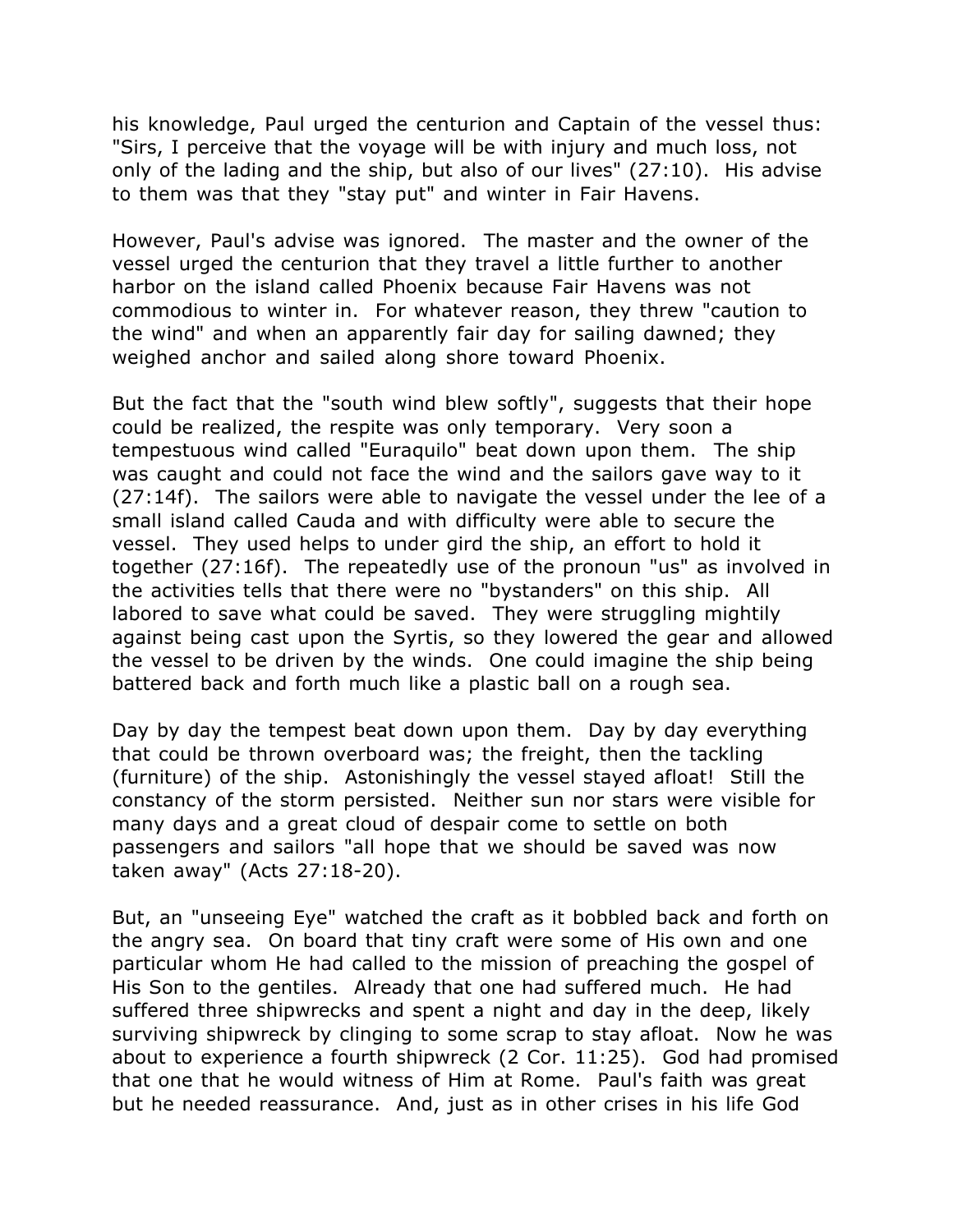had appeared to him to strengthen him (See Acts 18:9f; 23:11), that assurance again is given! "Fear not, Paul, thou must stand before Caesar" he is told (27:24). And, because Paul had been praying not only for himself but for all his shipmates, God continued his assurance "Lo, God hath granted thee all them that sail with thee". Earlier, as a seasoned traveler, Paul had warned that the voyage would be with injury and loss of life but now he has a direct revelation that injury would only be to the vessel, all lives on board would be saved.

This was good news, news to be shared with others who were threatened with danger just as he. So Paul stood forth in the midst of them and reminded them he had warned of the danger they now faced. "I told you so", he said! Yet the news they would live lifted their spirits- all were going to survive! And what was Paul's reason for such a promise? "For there stood by me this night an angel of the God whose I am and whom I serve" which angel conveyed the message of salvation to Paul. In view of such Paul said "Wherefore sirs, be of good cheer: for I believe God, that it shall be even as it hath been spoken unto me" (27:25). Often Paul had said of the "Unseeing Eye" "in Him we live and move and have our being" and Paul's faith gave him a calmness that had a remarkable effect on others (Acts 17:28). After all, Jesus had calmed the boisterous waves on the Galilean sea (Mt. 8:23-27). He could AND would calm this sea as well. He is in control!

The despair which had held all these souls in its grip, was now loosened. Paul's continued exhortations through even harrowing times ahead caused them to believe in him and in his God. Paul was now in control of this vessel. When sailors attempted to escape the ship to save their own necks, Paul said to the soldiers, "Except these abide in the ship ye cannot be saved," and the centurion and the soldiers cut the ropes that held up the small boats the sailors attempted to escape in (Acts 27:31f).

For fourteen days the passengers had fasted and they needed strength for the trauma of shipwreck which lay ahead. Just as Elijah was urged to eat before he under took a long journey and mission for God, Paul urged these to eat. Paul took bread and in the sight of all he gave thanks (27:35). He was not ashamed that others would see him give thanks to Him who held his life in His Hands! Soon all 276 folks were "of good cheer and themselves also took food" (27:36). Never forget what a powerful effect your own faith can have on the unbelieving!

Already, by sounding, it had been concluded that land was near. They threw out the remaining cargo to lighten the vessel and spying a certain